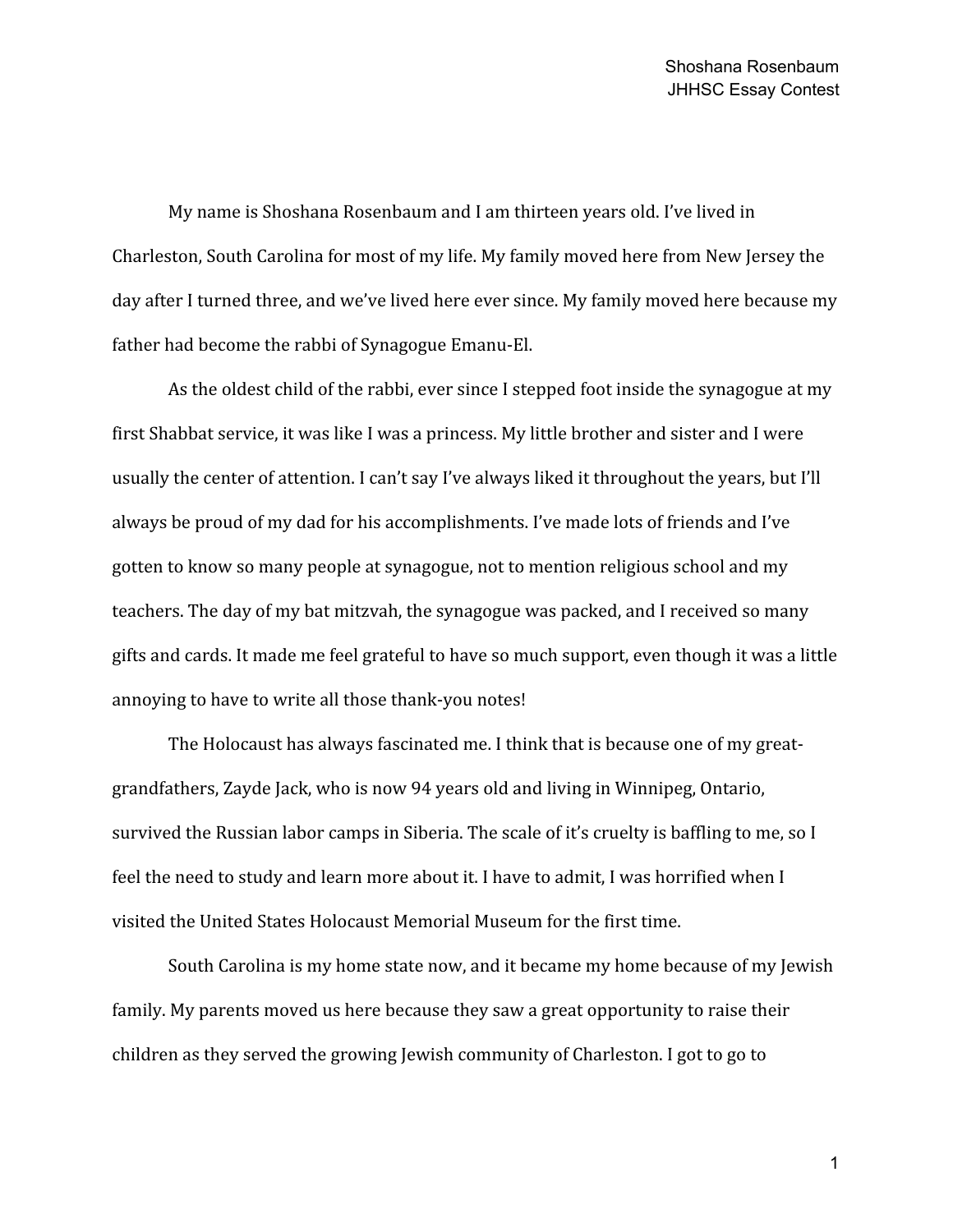Addlestone Hebrew Academy for 10 years, including to its beautiful, brand new building. And I am a proud member of Synagogue Emanu-El, where I sometimes lead services with my dad.

So much has happened in the decade since my family moved to Charleston. A big change in my life happened when my parents got divorced. Another change was when I transferred out of Addlestone to Charis Academy in Summerville. Both of these changes affected how I relate to being Jewish. For example, my parents have different rules about keeping kosher, but both of my homes are Jewish. Also, since I am now the only Jewish student at my school, it makes me feel special to be able to teach students my age and older about my religion. But it also means that I don't have that much time to focus on learning Hebrew anymore.

Right now is a time of uncertainty in my life. My father will leave Charleston to become the rabbi of a synagogue in Buffalo, NY, this July, but I will still live with my mom and siblings in Charleston. We will still go to Synagogue Emanu-El, and my brother will soon be preparing for his Bar Mitzvah there. I hope I can go back to school at Charis soon, but for now, we are learning with our teachers at home because of COVID-19. However, Judaism is not something that will leave me. This religion dates back centuries in my family, and it makes me proud of who I am.